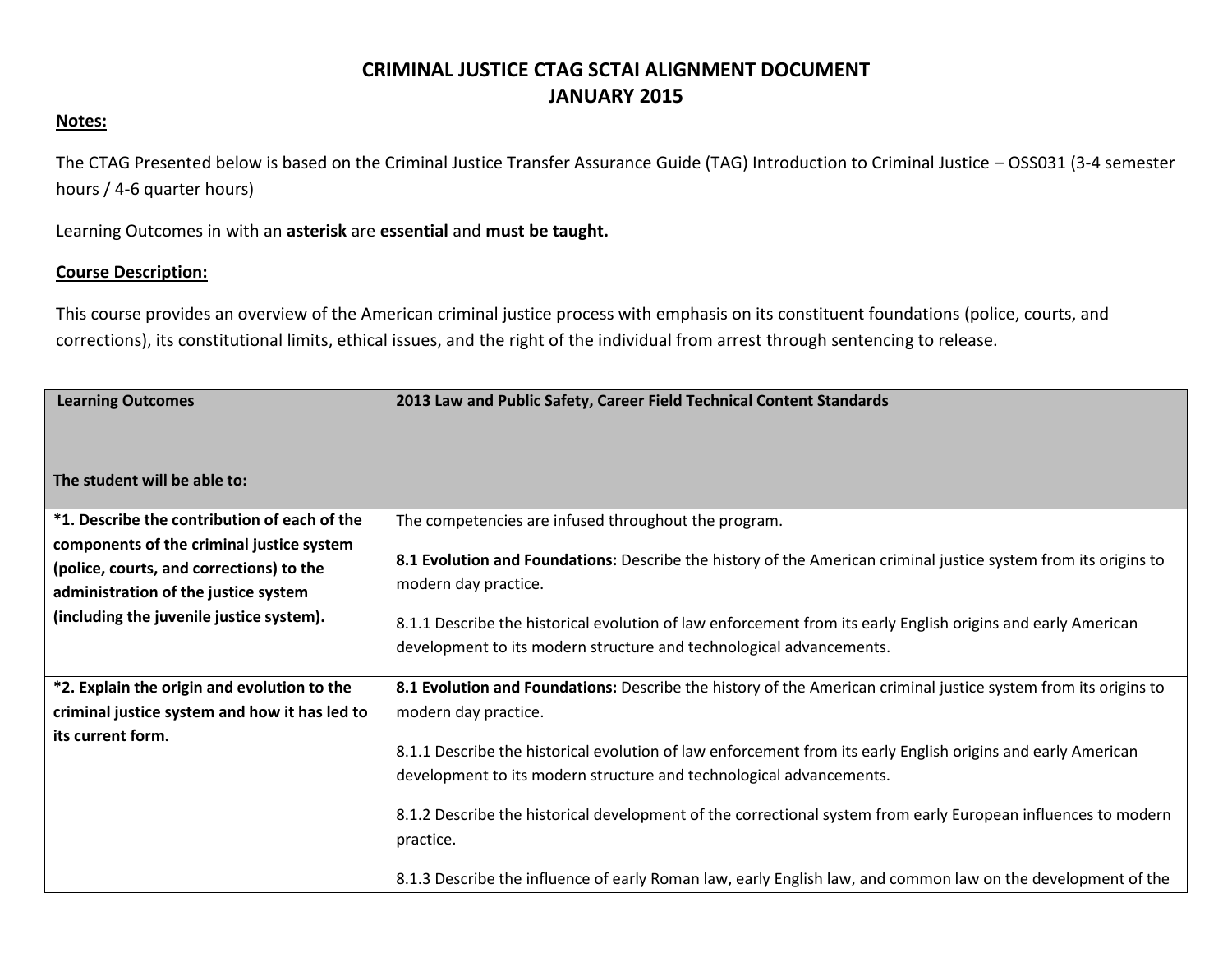|                                            | American criminal justice system.                                                                                 |
|--------------------------------------------|-------------------------------------------------------------------------------------------------------------------|
|                                            |                                                                                                                   |
|                                            | 8.1.4 Explain the interaction of law enforcement, courts, and correction from the systems level to the personnel  |
|                                            | level in criminal justice and juvenile justice.                                                                   |
|                                            |                                                                                                                   |
|                                            | 8.1.5 Explain the concept of discretion and describe the discretion allowed to law enforcement, courts, and       |
|                                            | corrections personnel in criminal justice.                                                                        |
|                                            |                                                                                                                   |
| 3. Identify the major theories of criminal | 8.7 Behavioral Science: Describe the psychological and sociological theories of criminal behavior.                |
| behavior and victimization.                |                                                                                                                   |
|                                            | 8.7.1 Evaluate the role that personal values, resources, mental health, substance abuse, and disabilities play in |
|                                            | conflict.                                                                                                         |
|                                            |                                                                                                                   |
|                                            | 8.7.2 Compare and contrast theories of criminal behavior (e.g., determinism [biological, psychological, and       |
|                                            | sociological foundations], free will [a person chooses to act]).                                                  |
|                                            | 8.7.3 Examine crime trends using data from the Uniform Crime Report or National Victimization Survey.             |
|                                            |                                                                                                                   |
|                                            | 8.7.4 Describe the sociological and psychological impact on the community of crimes against people and            |
|                                            | property.                                                                                                         |
|                                            |                                                                                                                   |
|                                            | 8.7.5 Explain the relationship of substance abuse to criminal behavior and its effect on communities and the      |
|                                            | criminal justice system.                                                                                          |
|                                            |                                                                                                                   |
|                                            | 8.7.6 Critique the concept of victimless crime and draw conclusions on its societal impact.                       |
|                                            | 8.7.7 Describe the sociological and psychological factors that contribute to gang culture (e.g., geography).      |
|                                            |                                                                                                                   |
|                                            | 8.7.8 Evaluate and draw conclusions on the impact of crime on victims and perpetrators using the concept of       |
|                                            | victimology and restorative justice.                                                                              |
|                                            |                                                                                                                   |
|                                            | 8.7.9 Explain the use of forensic psychology and criminal justice.                                                |
|                                            |                                                                                                                   |
| *4. Outline the process of a case as it    | 3.2 Incarceration: Describe the purpose and operation of correctional programming and post-release programs.      |
| progresses through the criminal justice    | 3.2.1 Explain the legal rights of adult and juvenile inmates (e.g., due process rights in case of legal and       |
| system, commencing with the offense and    |                                                                                                                   |
| culminating with the release from a        | institutional rules violations).                                                                                  |
| disposition.                               | 3.2.2 Describe the psychological impact of incarceration on inmates and families.                                 |
|                                            |                                                                                                                   |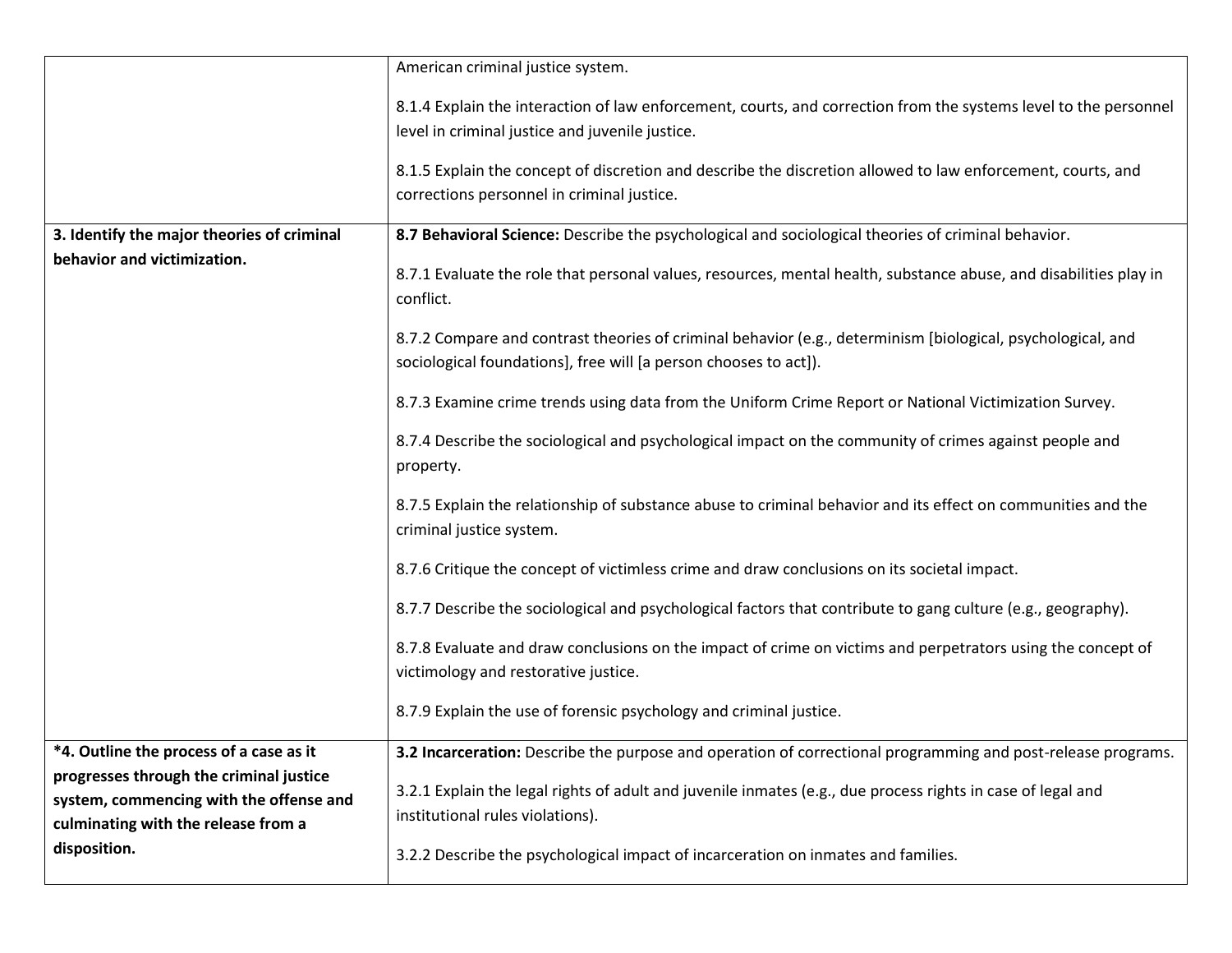|                                                                                       | 3.2.3 Describe the purpose of correctional programming, treatment, and therapy in the juvenile and adult<br>systems and the staff involvement in each (e.g., counselors, case managers, teachers, recreation specialists). |
|---------------------------------------------------------------------------------------|----------------------------------------------------------------------------------------------------------------------------------------------------------------------------------------------------------------------------|
|                                                                                       | 3.2.4 Describe in-house and community treatment used in adult and juvenile corrections.                                                                                                                                    |
|                                                                                       | 3.2.5 Describe the purpose and principles of case management in adult and juvenile corrections.                                                                                                                            |
|                                                                                       | 3.2.6 Explain the purpose and principles of unit management in correctional institutions.                                                                                                                                  |
|                                                                                       | 3.2.7 Describe the role of educational, vocational, mental health, substance abuse, and recreational<br>programming in adult and juvenile rehabilitation.                                                                  |
|                                                                                       | 3.2.8 Explain the importance and types of visitation for inmates.                                                                                                                                                          |
|                                                                                       | 3.2.9 Describe the types of release programs (e.g., parole, halfway house, rehabilitation centers) and post-<br>release needs of adult and juvenile offenders.                                                             |
|                                                                                       | 8.11 Sentencing: Summarize procedures and legal guidelines for criminal sentencing and other case dispositions<br>and apply those in the criminal justice system.                                                          |
|                                                                                       | 8.11.1 Differentiated between diversion, jail, prison, probation, parole, and community corrections in local,<br>state, and federal jurisdictions.                                                                         |
|                                                                                       | 8.11.2 Describe sentencing guidelines for criminal convictions (e.g., Truth in Sentencing laws, mandatory<br>minimum sentences, Three Strikes laws, capital punishment).                                                   |
|                                                                                       | 8.11.3 Describe the role of victim impact statements in sentencing.                                                                                                                                                        |
|                                                                                       | 8.11.4 Differentiate between determinate and indeterminate sentencing.                                                                                                                                                     |
|                                                                                       | 8.11.5 Describe the positive and negative effects of plea bargaining and factors that influence it.                                                                                                                        |
|                                                                                       | 8.11.8 Describe the levels of probation and the functions of the probation officer at each level.                                                                                                                          |
| 5. Trace the path of both the offender and<br>the victim through the criminal justice | 8.10 Court Systems: Summarize court systems, personnel, and processes and how cases move through the<br>criminal justice system.                                                                                           |
| system.                                                                               | 8.10.1 Describe the role of judges, prosecutors, special prosecutors, defense attorneys, and public defenders in<br>criminal proceedings, how they are appointed, and the relationships among them.                        |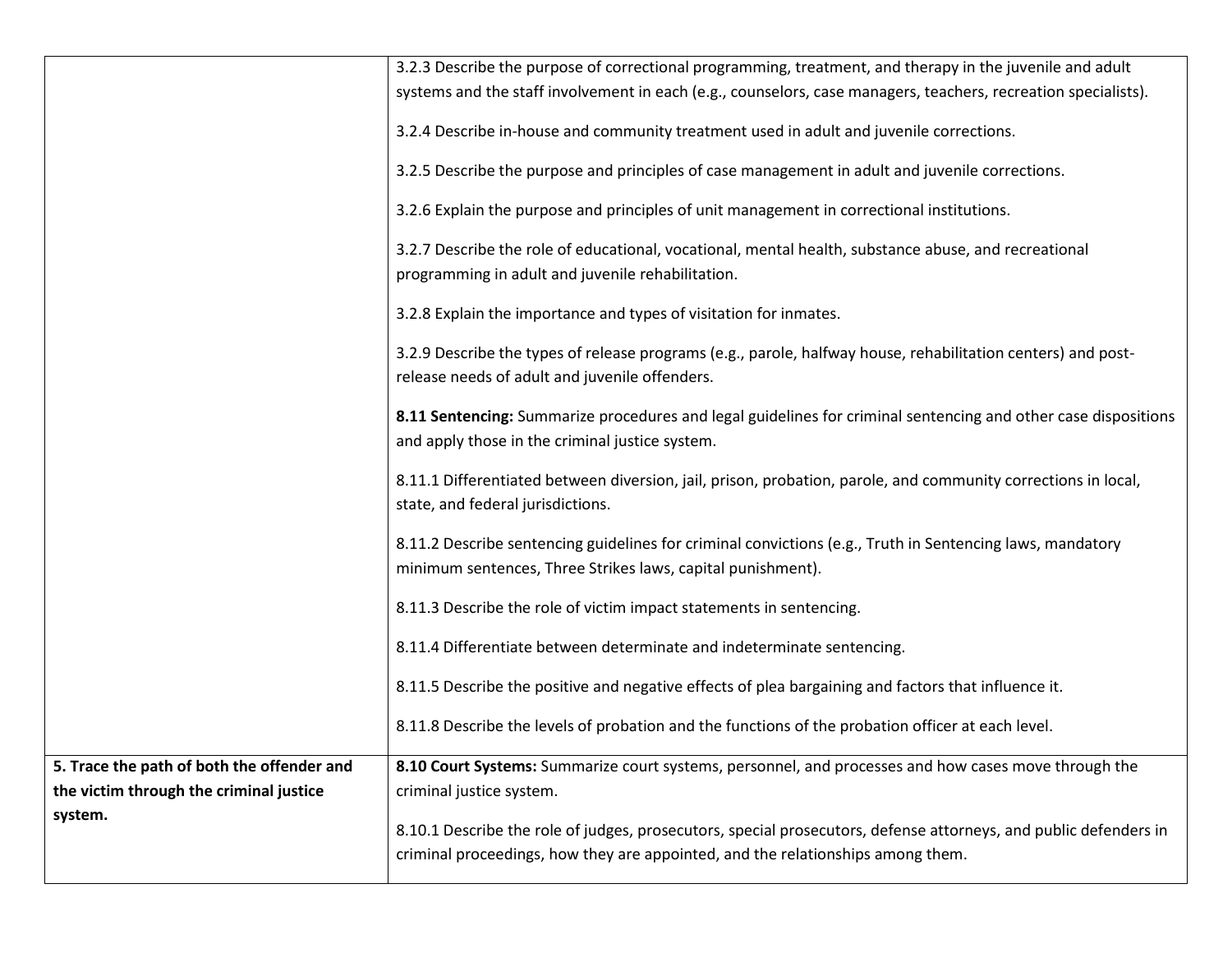|                                                                                                                                 | 8.10.2 Describe the roles and rights of defendants in criminal proceedings and their relationship to other court<br>entities.<br>8.10.3 Describe the rights and responsibilities of victims in all phases of the criminal justice system.<br>8.10.4 Identify and explain court and community based services that support victims of crime.<br>8.10.5 Explain the concept of restorative justice.<br>8.10.6 Describe the responsibilities of a jury and how it is selected.<br>8.10.7 Describe the methods for court appointment of a defense attorney for an indigent defendant.<br>8.10.8 Describe and demonstrate the role and appropriate behavior of law enforcement agents as witnesses in<br>criminal proceedings and their relationships to others involved.<br>8.10.9 Explain the administrative structure of a court and the roles and relationships of support personnel (e.g.,<br>recorders, clerks, bailiffs).<br>8.10.10 Describe the use and purpose of bail/bond for releasing defendants prior to trial.<br>8.10.11 Describe the process and reasons for binding a juvenile over to the adult criminal court for trial. |
|---------------------------------------------------------------------------------------------------------------------------------|-----------------------------------------------------------------------------------------------------------------------------------------------------------------------------------------------------------------------------------------------------------------------------------------------------------------------------------------------------------------------------------------------------------------------------------------------------------------------------------------------------------------------------------------------------------------------------------------------------------------------------------------------------------------------------------------------------------------------------------------------------------------------------------------------------------------------------------------------------------------------------------------------------------------------------------------------------------------------------------------------------------------------------------------------------------------------------------------------------------------------------------------|
|                                                                                                                                 | 8.10.12 Compare and contrast the jurisdiction of local, state, and federal courts.<br>8.10.13 Explain the procedures necessary for obtaining arrest and search warrants.                                                                                                                                                                                                                                                                                                                                                                                                                                                                                                                                                                                                                                                                                                                                                                                                                                                                                                                                                                |
| 6. Define restorative justice and identify its<br>role in serving the needs of participants in the<br>criminal justice process. | 8.11.10 Describe the concept and purpose of restorative justice.                                                                                                                                                                                                                                                                                                                                                                                                                                                                                                                                                                                                                                                                                                                                                                                                                                                                                                                                                                                                                                                                        |
| *7. Identify the mission, roles and strategies<br>of policing.                                                                  | The competencies are infused in the policing strand.                                                                                                                                                                                                                                                                                                                                                                                                                                                                                                                                                                                                                                                                                                                                                                                                                                                                                                                                                                                                                                                                                    |
|                                                                                                                                 |                                                                                                                                                                                                                                                                                                                                                                                                                                                                                                                                                                                                                                                                                                                                                                                                                                                                                                                                                                                                                                                                                                                                         |
| *8. Compare and contrast the differences<br>between community-based and institutional                                           | 3.1 The Correctional System: Describe the operation of correctional institutions and the management of<br>inmates.                                                                                                                                                                                                                                                                                                                                                                                                                                                                                                                                                                                                                                                                                                                                                                                                                                                                                                                                                                                                                      |
| corrections.                                                                                                                    | 3.1.1 Describe minimum American Correctional Association (ACA) jail standards in Ohio (e.g., standards for<br>inmate classification, health screening, admission and release).                                                                                                                                                                                                                                                                                                                                                                                                                                                                                                                                                                                                                                                                                                                                                                                                                                                                                                                                                          |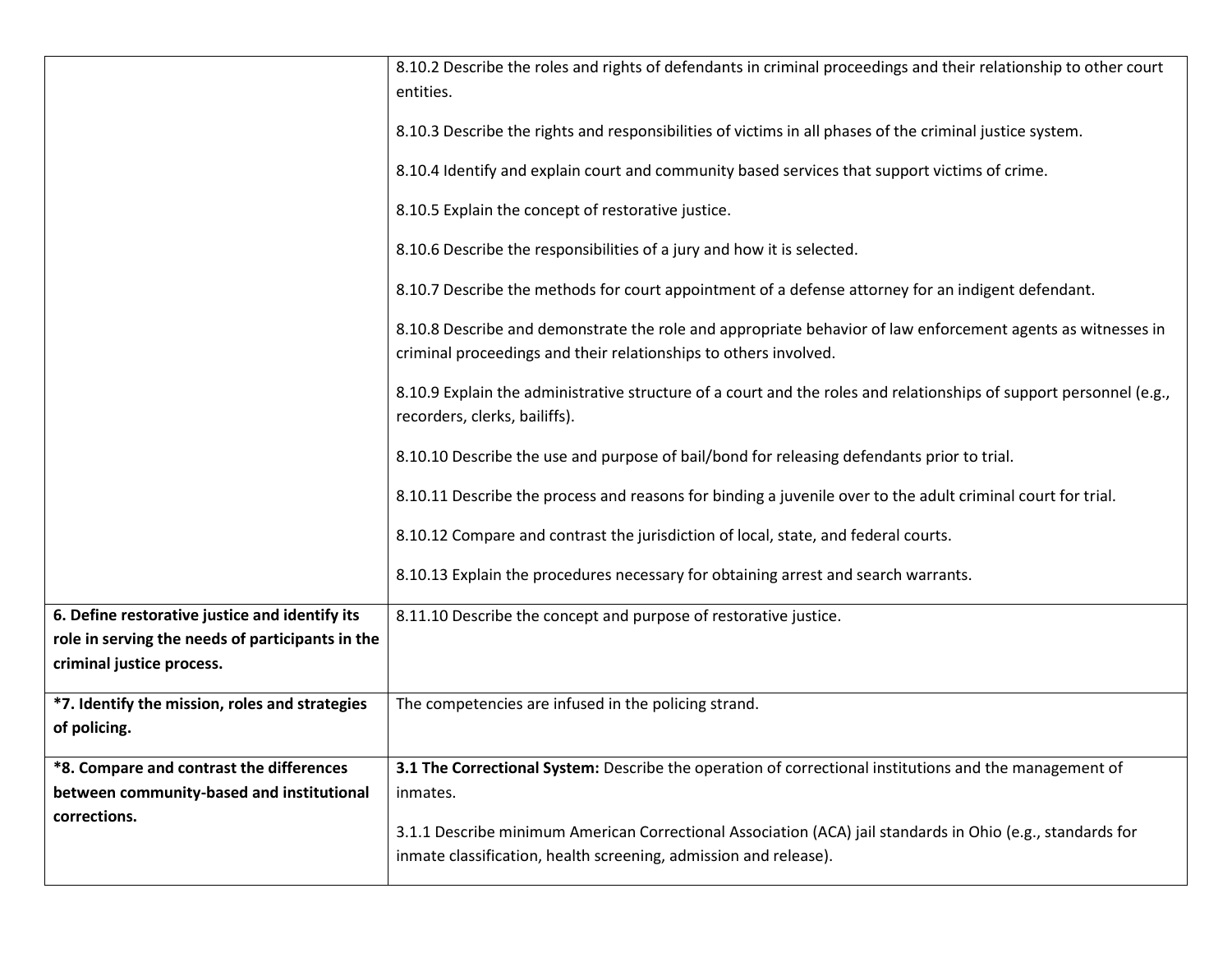|                                          | 3.1.2 Explain the role of the correctional supervisor/administrator in addressing inmate concerns, maintaining                                                 |
|------------------------------------------|----------------------------------------------------------------------------------------------------------------------------------------------------------------|
|                                          | discipline, and creating a safe and humane environment.                                                                                                        |
|                                          | 3.1.3 Describe how inmate classification impacts the design of correctional institutions and inmate supervision.                                               |
|                                          | 3.1.4 Explain the purpose of the Prison Rape Elimination Act (PREA) and use of the National Inmate Survey.                                                     |
|                                          | 3.2.4 Describe in-house and community treatment used in adult and juvenile corrections.                                                                        |
|                                          | 3.2.9 Describe the types of release programs (e.g., parole, halfway house, rehabilitation centers) and post-<br>release needs of adult and juvenile offenders. |
|                                          |                                                                                                                                                                |
|                                          | 8.11.1 Differentiated between diversion, jail, prison, probation, parole, and community corrections in local,<br>state, and federal jurisdictions.             |
|                                          | 8.11.9 Describe community based resources supporting community based correctional programs.                                                                    |
| 9. Discuss the competing rationales and  | 8.11.7 Compare and contrast correctional ideologies (e.g., retribution, deterrence, incapacitation,                                                            |
| justifications for sanctions.            | rehabilitation).                                                                                                                                               |
|                                          |                                                                                                                                                                |
|                                          | 8.11.10 Describe the concept and purpose of restorative justice.                                                                                               |
| *10. Recognize and explain the impact of | 1.1.12 Recognize different cultural beliefs and practices in the workplace and demonstrate respect for them.                                                   |
| diversity in the system and on all those |                                                                                                                                                                |
| involved in the system.                  | 1.5.1 Describe how cultural understanding, cultural intelligence skills, and continual awareness are<br>interdependent.                                        |
|                                          |                                                                                                                                                                |
|                                          | 1.5.3 Use cultural intelligence to interact with individuals from diverse cultural settings.                                                                   |
|                                          | 1.5.4 Recognize barriers in cross-cultural relationships and implement behavioral adjustments.                                                                 |
|                                          | 1.5.5 Recognize the ways in which bias and discrimination may influence productivity and profitability.                                                        |
|                                          | 1.5.6 Analyze work tasks for understanding and interpretation from a different cultural perspective.                                                           |
|                                          | 1.5.7 Use intercultural communication skills to exchange ideas and create meaning.                                                                             |
|                                          | 8.11.6 Analyze disparities in sentencing based on race, gender, religion, and sexual orientation.                                                              |
|                                          |                                                                                                                                                                |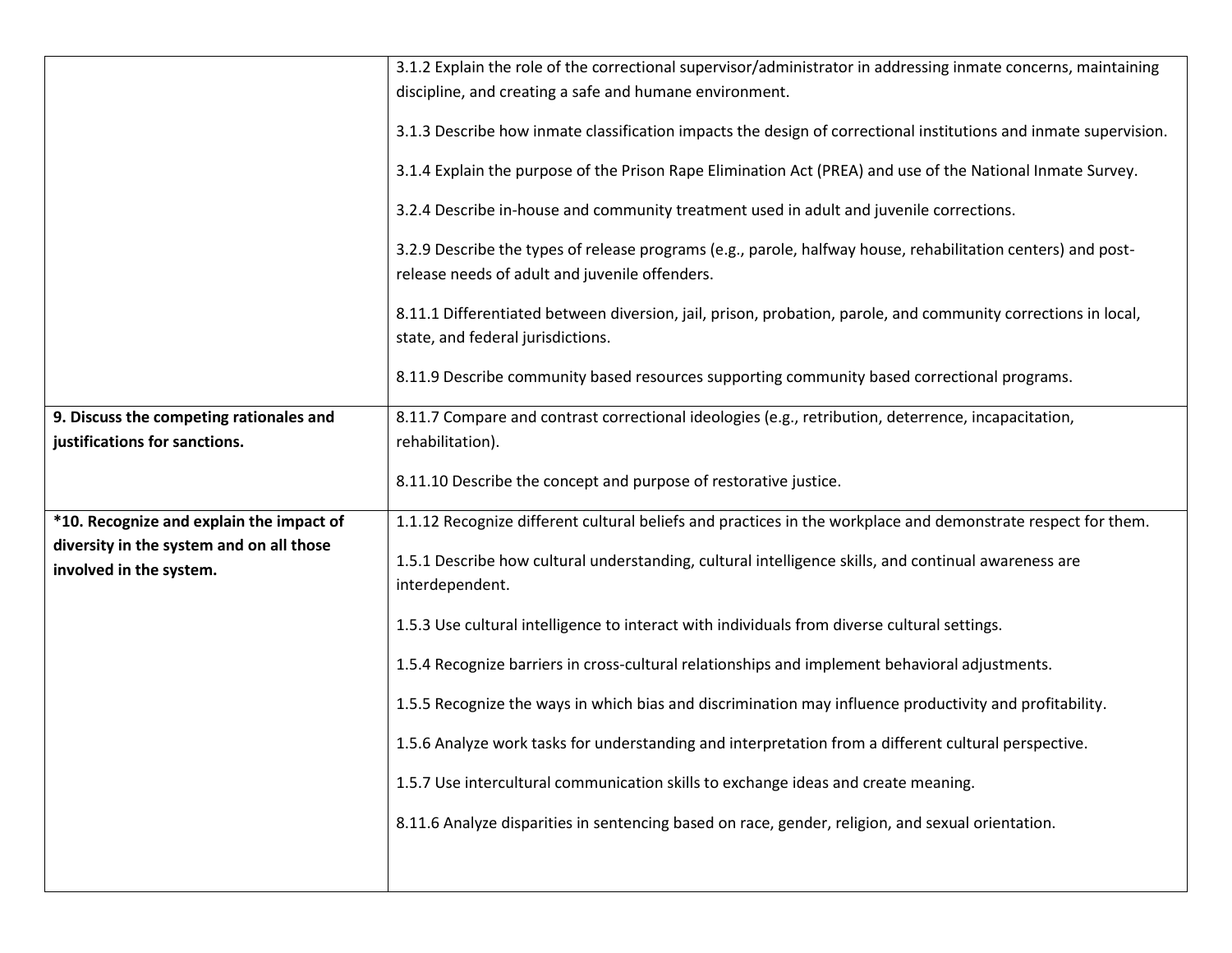| *11. Identify and discuss ethical issues in | 1.2.2 Follow protocols and practices necessary to maintain a clean and healthy work environment.                                                                                                                                                                                                                                                                                                         |
|---------------------------------------------|----------------------------------------------------------------------------------------------------------------------------------------------------------------------------------------------------------------------------------------------------------------------------------------------------------------------------------------------------------------------------------------------------------|
| criminal justice.                           | 1.2.3 Use ethical character traits consistent with workplace standards (e.g., honesty, personal integrity,<br>compassion, justice).                                                                                                                                                                                                                                                                      |
|                                             | 1.2.5 Identify deceptive practices (e.g., bait and switch, identity theft, unlawful door-to-door sales, deceptive<br>service estimates, fraudulent misrepresentations) and their overall impact on organizational performance.                                                                                                                                                                           |
|                                             | 1.2.6 Identify the legislation that regulates standards for workplace safety, whistleblowing, harassment, labor,<br>and employment and the consequences of noncompliance for both employee and employer (e.g., employment<br>interview, testing, laws affecting minors, American with disabilities Act, Occupational Safety and Health Act, Fair<br>Labor Standards Acts, Equal Opportunity Commission). |
|                                             | 1.2.9 Resolve issues relating to any potential conflicts of interest (e.g., personal gain, project bidding) between<br>personal and organizational ethics.                                                                                                                                                                                                                                               |
|                                             | 3.3.1 Compare and contrast the legal obligations of corrections officers in supervising adult and juvenile<br>offenders.                                                                                                                                                                                                                                                                                 |
|                                             | 3.5.3 Describe when and why an inmate, cell, or living area should be searched.                                                                                                                                                                                                                                                                                                                          |
|                                             | 3.5.4 Describe the types of body searches.                                                                                                                                                                                                                                                                                                                                                               |
|                                             | 3.5.5 Describe the legalities of conducting a strip search and a body cavity search.                                                                                                                                                                                                                                                                                                                     |
|                                             | 3.5.6 Search an inmate, cell, and living area.                                                                                                                                                                                                                                                                                                                                                           |
|                                             | 3.7.3 Describe the legal obligations of the corrections officer in providing medical treatment and administering<br>medication.                                                                                                                                                                                                                                                                          |
|                                             | 3.8.5 Describe the legal obligations of the corrections officer in supervising inmates with increased risk of<br>suicide.                                                                                                                                                                                                                                                                                |
|                                             | 8.2.1 Explain the continuum of force from less lethal to lethal.                                                                                                                                                                                                                                                                                                                                         |
|                                             | 8.2.12 State the guidelines and restrictions (e.g., situations, levels of force, use of equipment) imposed by<br>federal and state governments related to the use of deadly force.                                                                                                                                                                                                                       |
|                                             | 8.2.13 Describe the psychological impact of using deadly force and the symptoms of that impact.                                                                                                                                                                                                                                                                                                          |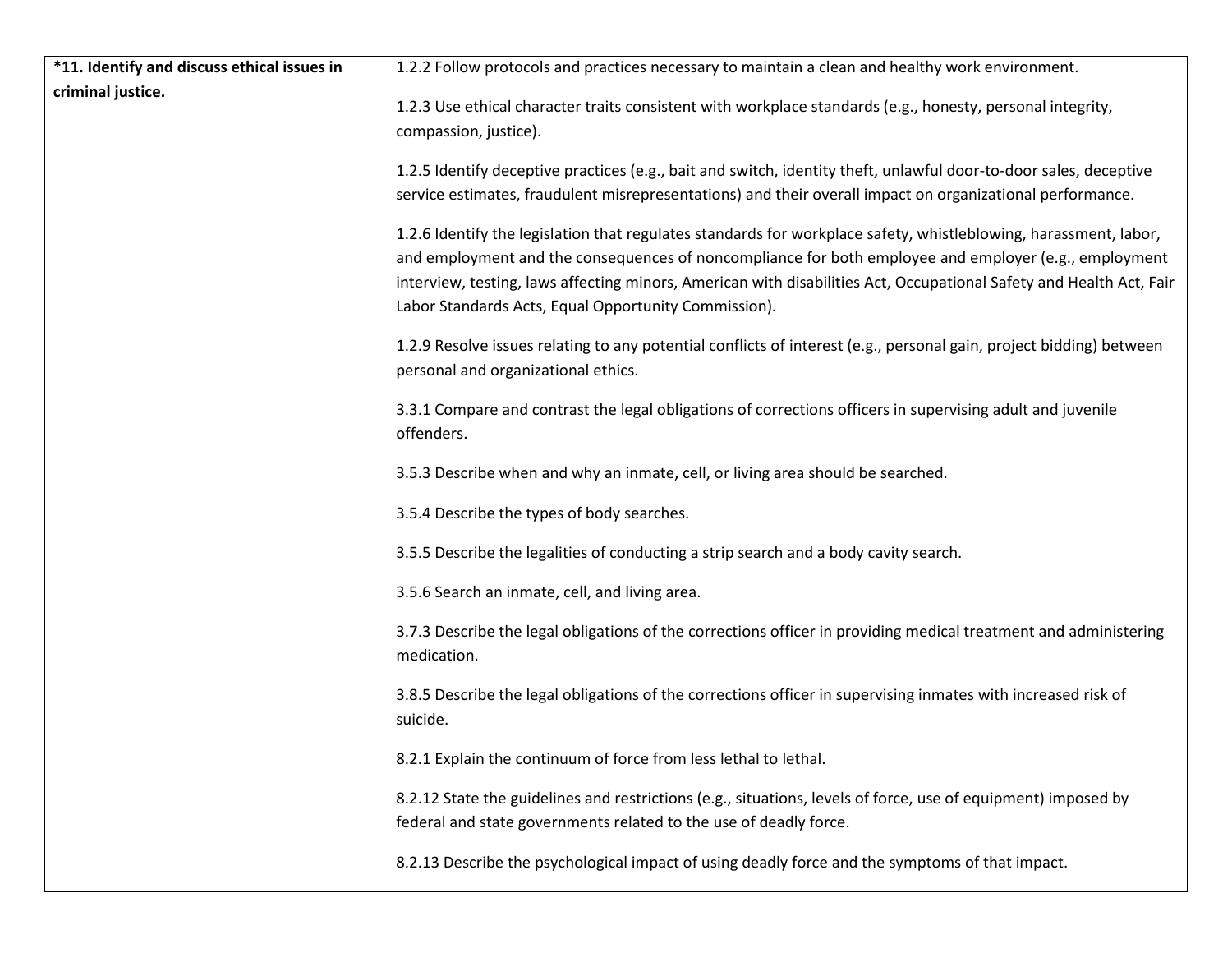|                                               | 8.2.14 Describe the roles law enforcement officers play in critical incident stress debriefing.                                                                                |
|-----------------------------------------------|--------------------------------------------------------------------------------------------------------------------------------------------------------------------------------|
|                                               | 8.2.15 Explain the legal liabilities associated with providing medical assistance after the use of force.                                                                      |
|                                               | 8.3.9 Describe when to initiate and terminate pursuits based on legal and liability issues.                                                                                    |
|                                               | 8.5.2 Identify the legal issues involved in conducting surveillance of individuals and suspects.                                                                               |
|                                               | 8.5.5 Analyze the legal issues in using surveillance techniques and tools.                                                                                                     |
|                                               | 8.11.6 Analyze disparities in sentencing based on race, gender, religion, and sexual orientation.                                                                              |
| 12. Identify the different types of crime and | 8.7.3 Examine crime trends using data from the Uniform Crime Report or National Victimization Survey.                                                                          |
| their extent in society.                      | 8.9.9 Differentiate between traffic, misdemeanor, and felony offenses and penalties.                                                                                           |
|                                               | 8.9.4 Describe the elements of criminal offenses listed in the Ohio Revised Code (ORC) and how culpable mental                                                                 |
|                                               | states apply to each offense.                                                                                                                                                  |
| 13. Identify emerging trends and              | 2.2 Information and Product Security: Describe the role of corporate security in maintaining corporate                                                                         |
| technologies in the criminal justice system.  | computer security, protecting proprietary information and trade secrets, and preventing counterfeiting.                                                                        |
|                                               | 2.2.1 Describe hacking and the impact of illegal entry into corporate computer systems and networks.                                                                           |
|                                               | 2.2.2 Describe methods used to gain illegal entry into corporate computer systems and networks.                                                                                |
|                                               | 2.2.3 Describe how corporate security investigates computer viruses, Trojan horses, and phishing e-mails.                                                                      |
|                                               | 8.5.6 Describe modern and evolving technology used by law enforcement to prevent and investigate crime.                                                                        |
| 14. Explore the many different career paths   | 1.1.1 Identify the knowledge, skills, and abilities necessary to succeed in careers.                                                                                           |
| in criminal justice.                          | 1.1.2 Identify the scope of career opportunities and the requirements for education, training, certification,                                                                  |
|                                               | licensure, and experience.                                                                                                                                                     |
|                                               | 1.1.5 Develop strategies for self-promotion in the hiring process (e.g., filling out job applications, resume                                                                  |
|                                               | writing, interviewing skills, and portfolio development).                                                                                                                      |
|                                               | 1.1.6 Explain the importance of work ethic, accountability, and responsibility and demonstrate associated<br>behaviors in fulfilling personal, community, and workplace roles. |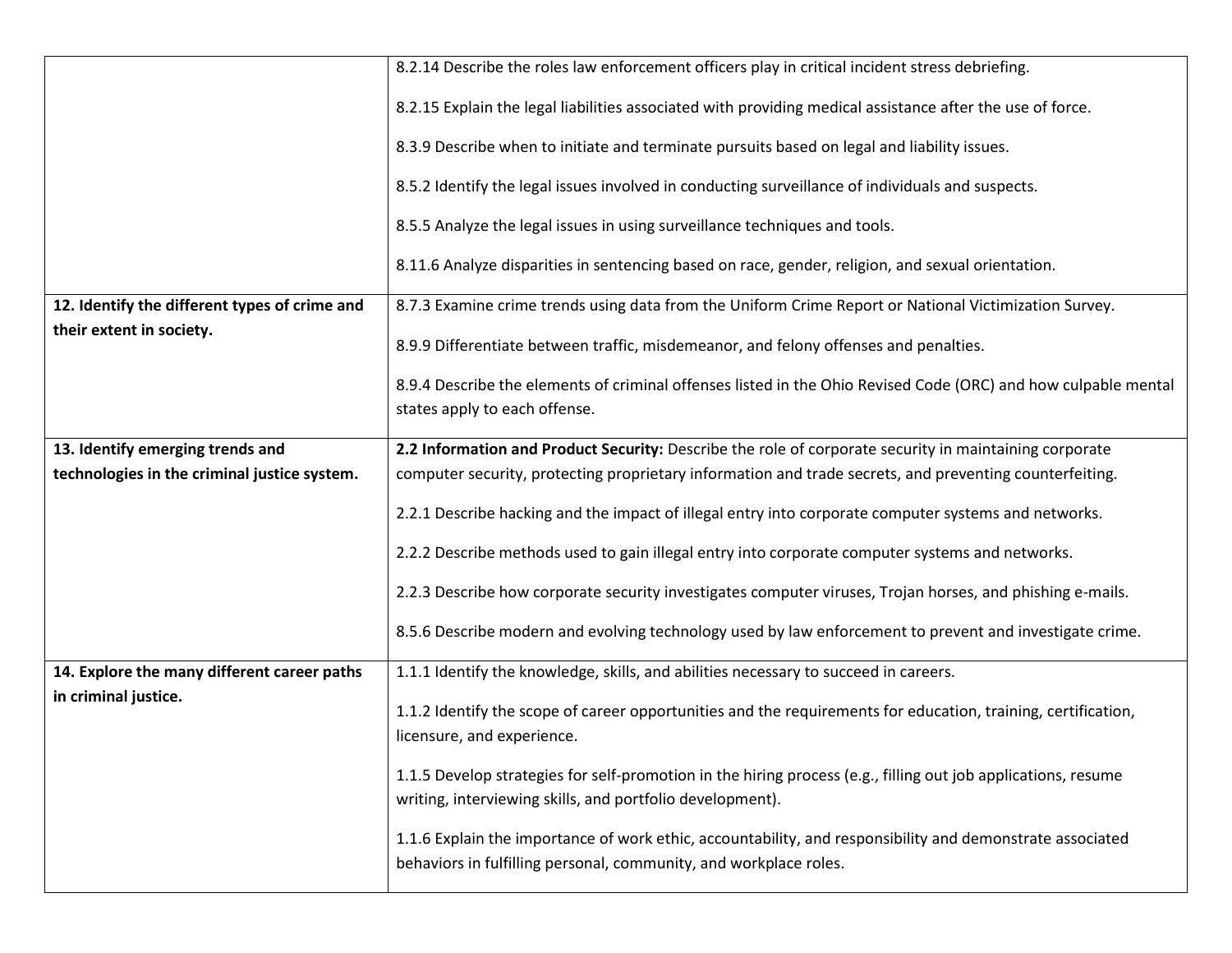|                                              | 1.6.4 Describe organizational structure, chain of command, and the roles and responsibilities of the                                                                        |
|----------------------------------------------|-----------------------------------------------------------------------------------------------------------------------------------------------------------------------------|
|                                              | organizational departments.                                                                                                                                                 |
|                                              | 1.9.5 Identify ways to avoid or correct debt problems.                                                                                                                      |
| 15. Understand the basic concepts related to | 8.9 Criminal Law: Analyze and apply concepts of criminal law, procedure, and individual rights to the criminal                                                              |
| the elements of criminal law and procedure.  | justice system.                                                                                                                                                             |
|                                              | 8.9.1 Compare and contrast offenses, burden of proof, and penalties in the civil and criminal justice systems.                                                              |
|                                              | 8.9.2. Compare and contrast constitutional and statutory law and the impact of each on search and seizure, due<br>process, and rules of evidence (e.g., exclusionary rule). |
|                                              | 8.9.3 Explain powers of arrest and detainment.                                                                                                                              |
|                                              | 8.9.4 Describe the elements of criminal offenses listed in the Ohio Revised Code (ORC) and how culpable mental                                                              |
|                                              | states apply to each offense.                                                                                                                                               |
|                                              | 8.9.5 Describe the legal procedures to conduct a line-up.                                                                                                                   |
|                                              | 8.9.6 Describe the legal distinction between interviewing a subject not in custody and interrogating a suspect in                                                           |
|                                              | custody and the application of the Miranda Warning.                                                                                                                         |
|                                              | 8.9.7 Identify and requirements prescribed by law to interview juveniles.                                                                                                   |
|                                              | 8.9.8 Describe the stages for processing a suspect from arrest to final case disposition in the adult and juvenile<br>court systems.                                        |
|                                              | 8.9.9 Differentiate between traffic, misdemeanor, and felony offenses and penalties.                                                                                        |
|                                              | 8.9.10 Explain the legal standard and admissibility of a dying declaration.                                                                                                 |
|                                              | 8.9.11 Explain issues of legal admissibility in presenting evidence and testifying.                                                                                         |
|                                              | 8.9.12 Explain affirmative defenses.                                                                                                                                        |
|                                              | 8.9.13 Describe and differentiate between jurisdiction and legal authority in law enforcement and private<br>security operations.                                           |